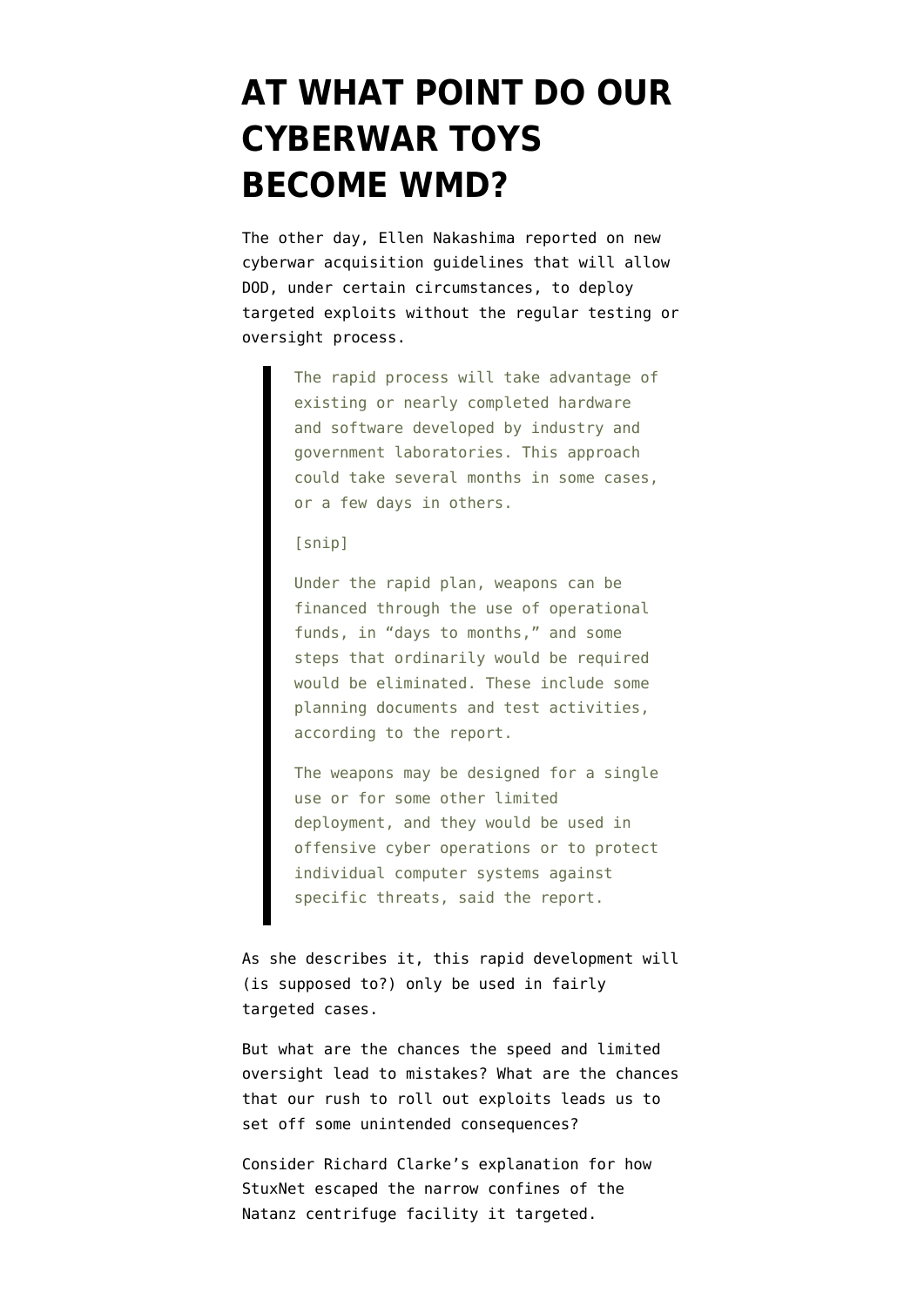"It got loose because there was a mistake," [Clarke] says. "It's clear to me that lawyers went over it and gave it what's called, in the IT business, a TTL."

"What's that?"

"If you saw *Blade Runner* [in which artificial intelligence androids were given a limited life span—a "time to die"], it's a 'Time to Live.'" Do the job, commit suicide and disappear. No more damage, collateral or otherwise.

"So there was a TTL built into Stuxnet," he says [to avoid violating international law against collateral damage, say to the Iranian electrical grid]. And somehow it didn't work."

"Why wouldn't it have worked?"

"TTL operates off of a date on your computer. Well, if you are in China or Iran or someplace where you're running bootleg software that you haven't paid for, your date on your computer might be 1998 or something because otherwise the bootleg 30-day trial TTL software would expire.

"So that's one theory," Clarke continues. "But in any event, you're right, it got out. And it ran around the world and infected lots of things but didn't do any damage, because every time it woke up in a computer it asked itself those four questions. Unless you were running uranium nuclear centrifuges, it wasn't going to hurt you."

"So it's not a threat anymore?"

"But you now have it, and if you're a computer whiz you can take it apart and you can say, 'Oh, let's change this over here, let's change that over there.' Now I've got a really sophisticated weapon.